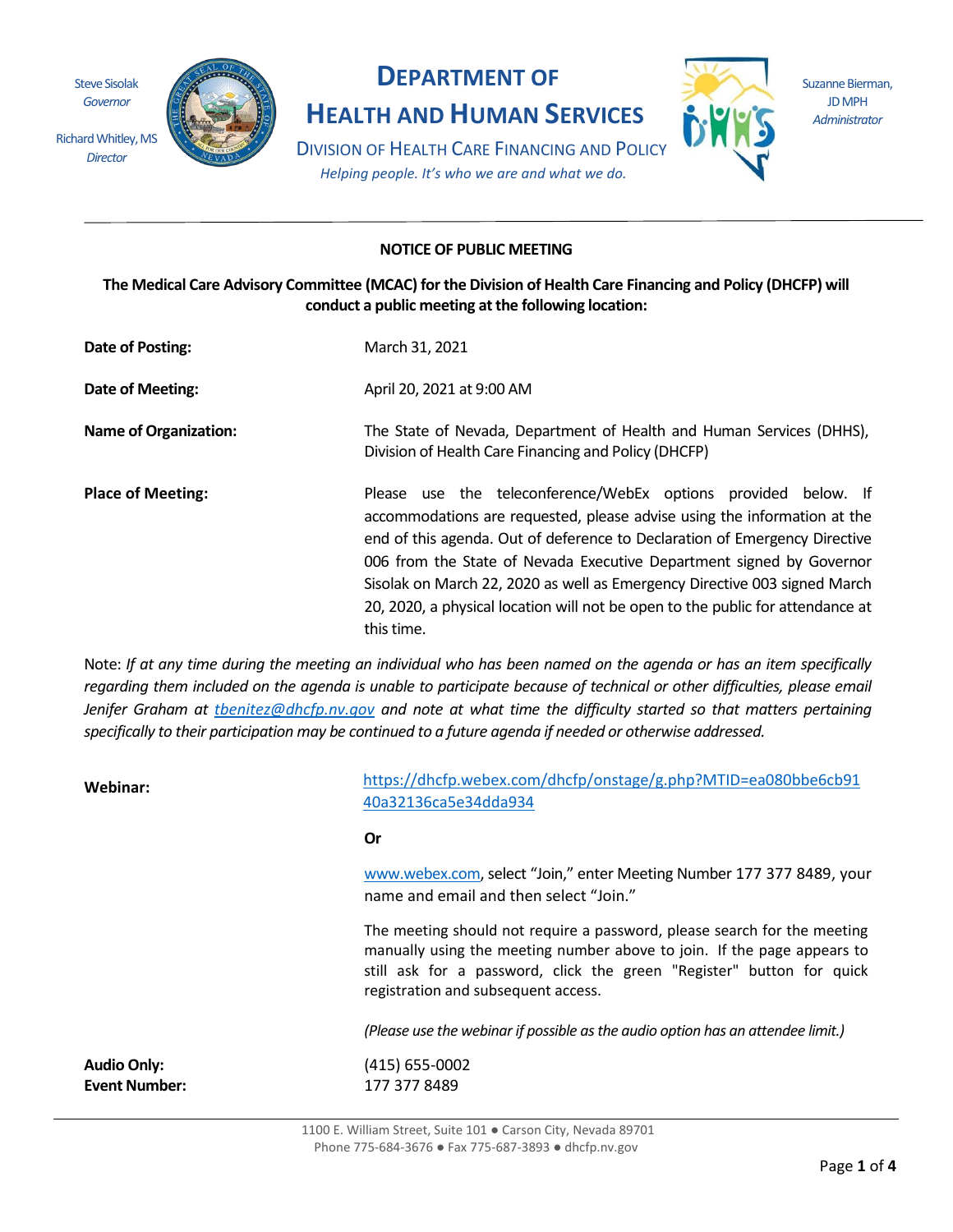### **AGENDA**

- **I. Call to order**
- **II. Roll call**
- **III**. **Public Comment**

(*Owing to the lack of a physical location for this meeting, public comment is encouraged to be submitted in advance so that it may be included in meeting materials and given attention. No action may be taken upon a matter raised through public comment unless the matter itself has been specifically included on an agenda as an action item. Please provide your name in any comment for record keeping purposes. You may submit comments in writing via e-mail t[o tbenitez@dhcfp.nv.gov.](mailto:tbenitez@dhcfp.nv.gov) There may be opportunity to take public comment via telephone or WebEx, but phone participants should disconnect their call and re-join if they must take another call. Do not place your phone on hold or you may disrupt the meeting for other participants.* 

*No action may be taken upon a matter raised under public comment period unless the matter itself has been specifically included on an agenda as an action item. Comments will be limited to three minutes per person.* **Note: this guidance regarding public comment applies throughout this agenda where public comment is referenced.**)

Public comments may be related to topics on the agenda or matters related to other topics per NRS 241.020(3)(3)(II).)

- **IV. \*\*\*For possible action\*\*\*** Review and consideration for approval of meeting minutes from the previous meetings held on October 13, 2020 and January 19, 2021.
- **V. Administrator's Report:** Review of Medicaid Services Manual (MSM) and State Plan Amendments (SPA) – Suzanne Bierman, Administrator or Designee
- **VI. Legislative update**  Suzanne Bierman, Administrator or Designee

#### **VII. Transplant Coverage Presentation by Managed Care Organizations (MCOs)**

- By: SilverSummit Dr. Jeff Murawsky and Nicole Figles (Framing the issue) Health Plan of Nevada – Dr. Tibaldi and Sheleen Sweet – (Experience of Transplant Service Requests within Nevada within a commercial plan) Anthem – Dr. Amy Levin – (Experience within another state Managed Medicaid with transplant services) SilverSummit – Dr. Jeff Murawsky and Nicole Figles – (Current State in Nevada for policy, process, and service delivery models).
- **VIII. DHCFP Reports** 
	- **\*\*\*For Possible Action\*\*\*** Review for consideration and approval of Bylaws By: Cody Phinney, Deputy Administrator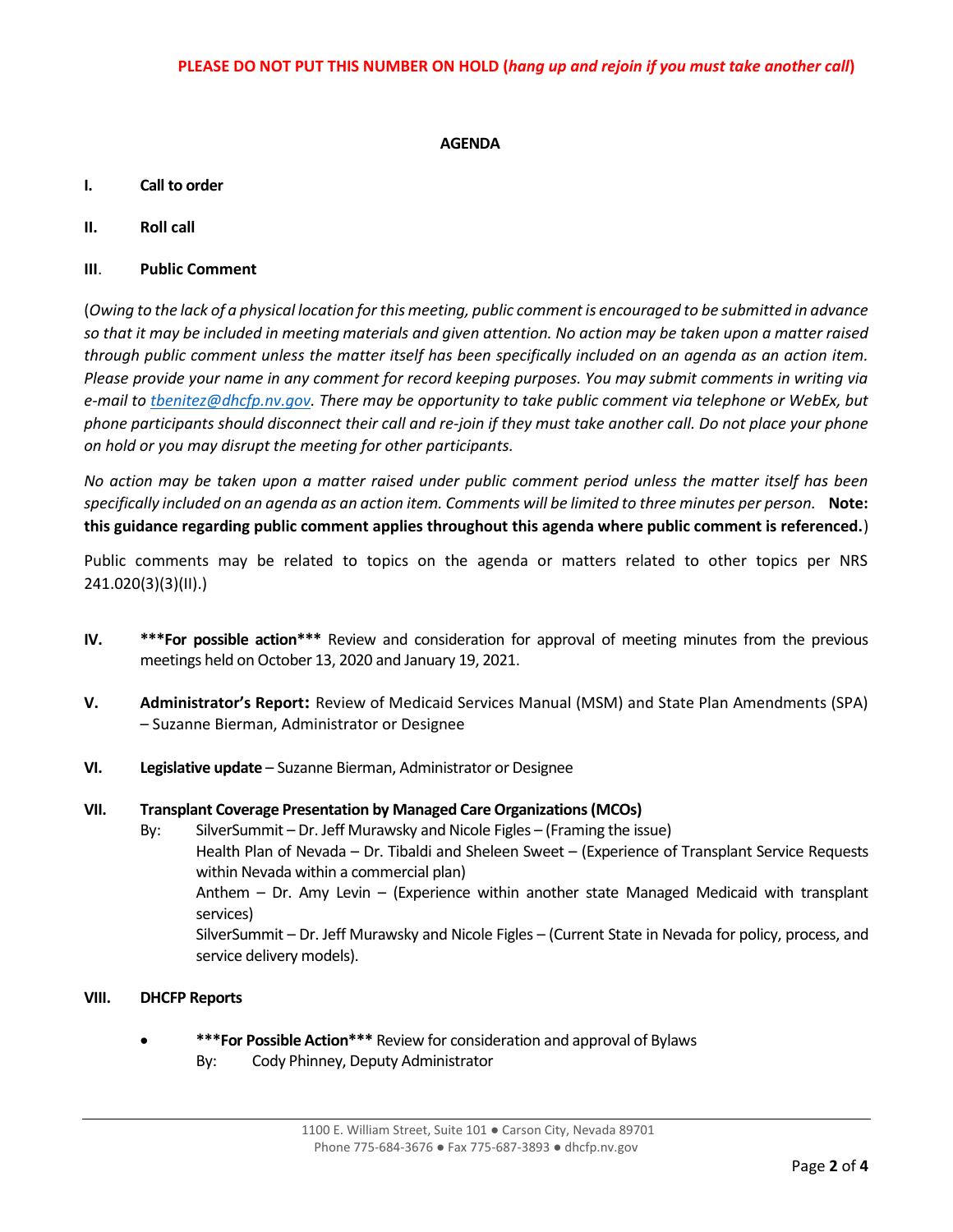## • **1115 SUD Demonstration**

By: Debra Sisco, Certified Public Manager, Grant & Special Projects, or Sarah Dearborn, Social Services Program Spec 3, Behavioral Health

## • **Quadrennial Rate Review Surveys**

By: Shanna Cobb-Adams, Chief, Rate Analysis and Development

### **IX. Public Comment**

*(No action may be taken upon a matter raised under public comment period unless the matter itself has been specifically included on an agenda as an action item. Comments will be limited to three minutes per person. Persons making comment will be asked to begin by stating their name for the record and to spell their last name and provide [tbenitez@dhcfp.nv.gov](mailto:tbenitez@dhcfp.nv.gov) with written comments. Comments must be provided up to and including the day of the meeting (by 5:00 p.m.) for inclusion on the record.)* 

## **X. Discussion and possible action on future agenda items**.

## **XI. Adjournment**

This notice and agenda have been posted online at http://dhcfp.nv.gov and http://notice.nv.gov, as well as Carson City, Las Vegas, and Reno central offices for the DHCFP. E-mail notice has been made to such individuals as have requested notice of meetings (to request notifications please contact [jenifer.graham@dhcfp.nv.gov](mailto:jenifer.graham@dhcfp.nv.gov) or at 1100 East William Street, Suite 101, Carson City, Nevada 89701. At this time, in deference to Emergency Directive 006 dated March 22, 2020 and related directives which have discouraged certain in-person activities, notice has not been posted at other physical locations.

If you require a physical copy of supporting material for the public meeting, please contact [tbenitez@dhcfp.nv.gov,](mailto:tbenitez@dhcfp.nv.gov) or at 1100 East William Street, Suite 101, Carson City, Nevada 89701. Supporting material will also be posted online as referenced above.

**Note: We are pleased to make reasonable accommodations for members of the public with a disability and wish to participate. If accommodated arrangements are necessary, notify the DHCFP as soon as possible and at least ten days in advance of the meeting, by e-mail at [tbenitez@dhcfp.nv.gov](mailto:tbenitez@dhcfp.nv.gov) in writing, at 1100 East William Street, Suite 101, Carson City, Nevada 89701 or call Tanya Benitez at (775) 684-3730.** 

Per Nevada Governor Sisolak's Declaration of Emergency Directive 006; Subsection 3: The requirements contained in NRS 241.020 (4)(a) that public notice agendas be posted at physical locations within the State of Nevada are suspended.

Per Nevada Governor Sisolak's Declaration of Emergency Directive 006; Subsection 4: Public bodies must still comply with requirements in NRS 241.020 (4)(b) and NRS 241.020 (4)(c) that public notice agendas be posted to Nevada's notice website and the public body's website, if it maintains one along with providing a copy to any person who has requested one via U.S. mail or electronic mail.

Per Nevada Governor Sisolak's Declaration of Emergency Directive 006; Subsection 5: The requirement contained in NRS 241.020 (3)(c) that physical locations be available for the public to receive supporting material for public meetings is suspended.

Per Nevada Governor Sisolak's Declaration of Emergency Directive 006; Subsection 6: If a public body holds a meeting and does not provide a physical location where supporting material is available to the public, the public body must provide on its public notice agenda the name and contact information for the person designated by